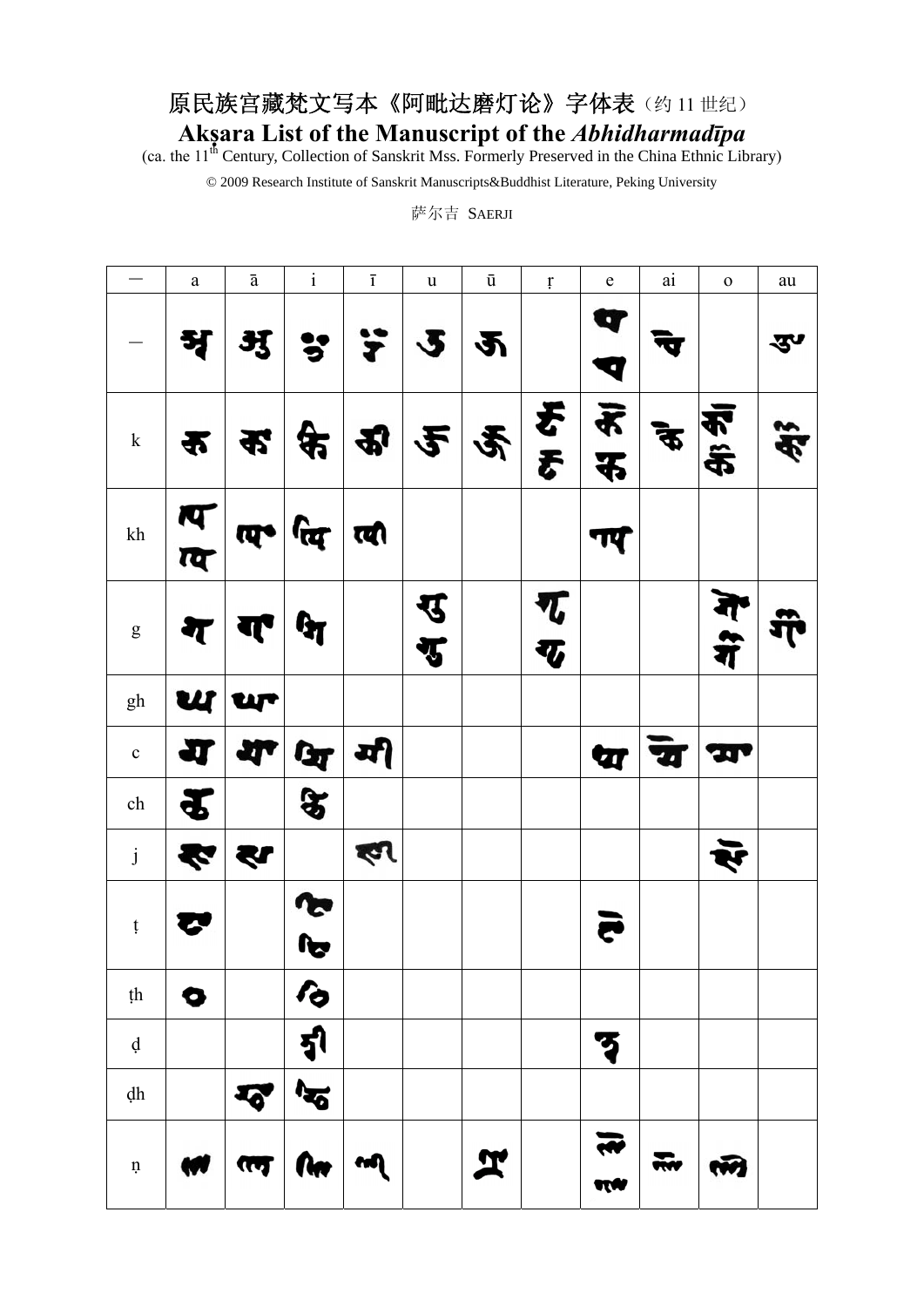|                                                    | $\mathbf{a}$ | $\bar{\text{a}}$ | $\rm i$      | $\overline{1}$              | u       | ū   | ŗ                                            | ${\bf e}$ | ai                      | $\mathbf 0$           | au     |
|----------------------------------------------------|--------------|------------------|--------------|-----------------------------|---------|-----|----------------------------------------------|-----------|-------------------------|-----------------------|--------|
| $\mathbf t$                                        |              | 5,               | क्रि         | <u>হ্য</u>                  |         | 2/2 | $\boldsymbol{\Sigma}$<br>$\overline{\bm{v}}$ | ड<br>उ    | $\overline{\mathbf{3}}$ | માં ભ                 |        |
| $\operatorname{th}$                                | य            | ਥਾ               | धि           |                             |         |     |                                              |           | भ्र                     | ਥੋ                    |        |
| $\mathrm{d}% \left\vert \mathbf{r}_{i}\right\vert$ |              | ₩                |              | $ \mathbf{x} $ री           | स्र     | E   | 丂                                            | IJ        |                         | $\vec{r}$<br>ft,<br>T | Ã      |
| ${\rm dh}$                                         | प            | $\mathbf{d}$     | $\mathbf{G}$ | यो<br>यी                    |         |     | $\boldsymbol{\bar{q}}$                       | य<br>ά    | Œ                       | ण्य                   |        |
| $\mathbf n$                                        | Х            |                  | $\mathbf{G}$ | $\mathbf{A}$                | ₹       |     |                                              | ₹         |                         | त्र<br>न              |        |
| $\, {\bf p}$                                       | प            |                  | $\mathbf{r}$ | થ્જ્                        | Y       | Y   | $\mathbf{v}$                                 | य         |                         | G                     | જૈ     |
| ph                                                 |              |                  |              |                             |         |     |                                              |           |                         |                       |        |
| $\mathbf b$                                        |              | $\bullet$        |              | $\mathcal{G}$ $\mathcal{Q}$ | ₹       |     | $\boldsymbol{\Phi}$                          |           |                         | $\alpha$              |        |
| $\operatorname{bh}$                                | 5            | 罗                | $\mathbf{G}$ |                             |         | 空   | $\bm{v}$                                     | ड<br>प    |                         | ঈ                     | おず     |
| m                                                  | म            |                  | भग श्रि सी   |                             | ਪ੍ਰ     | ਖ਼  | मृ                                           | ar        |                         | 4/43<br>까             | )<br>H |
| $\mathbf{y}$                                       | य<br>ध       | স্ব<br><b>같</b>  |              | थी                          | थृ<br>Y |     |                                              | थ<br>य    | য়                      | 马尔                    |        |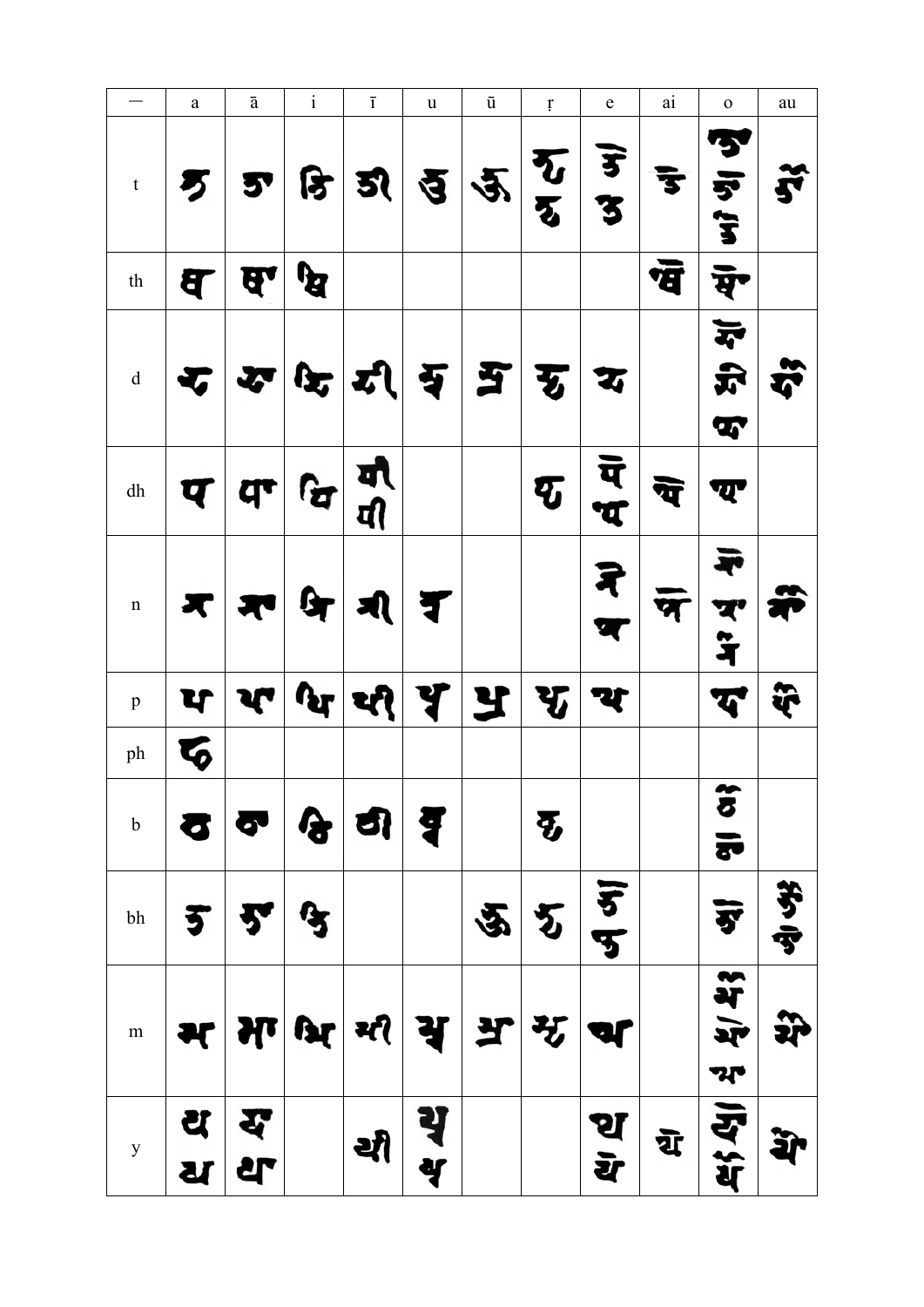|                           | $\rm{a}$ | $\bar{\text{a}}$     | $\rm i$              | $\overline{1}$             | $\ensuremath{\mathsf{u}}$ | ū | $\mathfrak{r}$        | ${\rm e}$           | ai | $\mathbf 0$             | au |
|---------------------------|----------|----------------------|----------------------|----------------------------|---------------------------|---|-----------------------|---------------------|----|-------------------------|----|
|                           |          |                      |                      |                            |                           |   |                       |                     |    | य                       |    |
| $\mathbf{r}$              | ₹        | $\blacktriangledown$ |                      | G   A   R   B              |                           |   |                       | प                   |    | $\frac{1}{4}$           |    |
| $\boldsymbol{1}$          |          | $\frac{1}{2}$        | $\tilde{\mathbf{x}}$ |                            | न्नु                      |   |                       |                     |    | में में                 | ਕਾ |
| $\mathbf V$               | य<br>व   | T                    | वि                   | वी                         |                           |   | $\boldsymbol{\delta}$ | र्वे                | ने | ये<br>मैं               | बॅ |
| $\acute{\textrm{s}}$      | म        |                      |                      | म भि मी ह                  |                           |   |                       | $\overline{P}$<br>भ |    | म<br>में                |    |
| Ş                         | ष        | <b>ਖਿ ਕਿ</b>         |                      |                            | <u>। ब्र   ब्र</u>        |   |                       | ख<br>श्             |    | र्भे<br>ਆ               |    |
| $\mathbf S$               | म        | भ                    | Gr                   |                            | Ŋ                         | Y | $\mathcal{F}$         |                     |    |                         |    |
| $\boldsymbol{\textbf{h}}$ | ट<br>ड   | 5                    |                      | $\mathcal{F} \mathcal{Z} $ | $\boldsymbol{\lambda}$    |   | <u>يج</u>             | द्ध                 |    | $\overline{\mathbf{s}}$ |    |

**Symbols** 

| visarga     | $\bullet$ ( $\bullet$ rah)            | anusvāra | $\lim$ )                                                                                                                                                                                                                                                                                                                                                          |
|-------------|---------------------------------------|----------|-------------------------------------------------------------------------------------------------------------------------------------------------------------------------------------------------------------------------------------------------------------------------------------------------------------------------------------------------------------------|
| upadhmānīya | $\frac{1}{2}$ ( $\frac{1}{2}$ -h prā) | danda    |                                                                                                                                                                                                                                                                                                                                                                   |
| avagraha    | $\left( \mathbf{c} \right)^{i_{ha}}$  | Siddham  |                                                                                                                                                                                                                                                                                                                                                                   |
| Virāma      |                                       |          | $\begin{picture}(160,170)(-10,0) \put(0,0){\vector(1,0){100}} \put(10,0){\vector(1,0){100}} \put(10,0){\vector(1,0){100}} \put(10,0){\vector(1,0){100}} \put(10,0){\vector(1,0){100}} \put(10,0){\vector(1,0){100}} \put(10,0){\vector(1,0){100}} \put(10,0){\vector(1,0){100}} \put(10,0){\vector(1,0){100}} \put(10,0){\vector(1,0){100}} \put(10,0){\vector(1$ |

## **Numbers**

|  |  | $3 \mid \frac{27}{36} \mid \frac{28}{36} \mid \frac{26}{36} \mid \frac{26}{36} \mid \frac{26}{36} \mid \frac{26}{36} \mid \frac{26}{36} \mid \frac{26}{36} \mid \frac{26}{36} \mid \frac{26}{36} \mid \frac{26}{36} \mid \frac{26}{36} \mid \frac{26}{36} \mid \frac{26}{36} \mid \frac{26}{36} \mid \frac{26}{36} \mid \frac{26}{36} \mid \frac{26}{36} \mid \frac{26}{36} \mid \frac{26}{36$ |  |  |
|--|--|------------------------------------------------------------------------------------------------------------------------------------------------------------------------------------------------------------------------------------------------------------------------------------------------------------------------------------------------------------------------------------------------|--|--|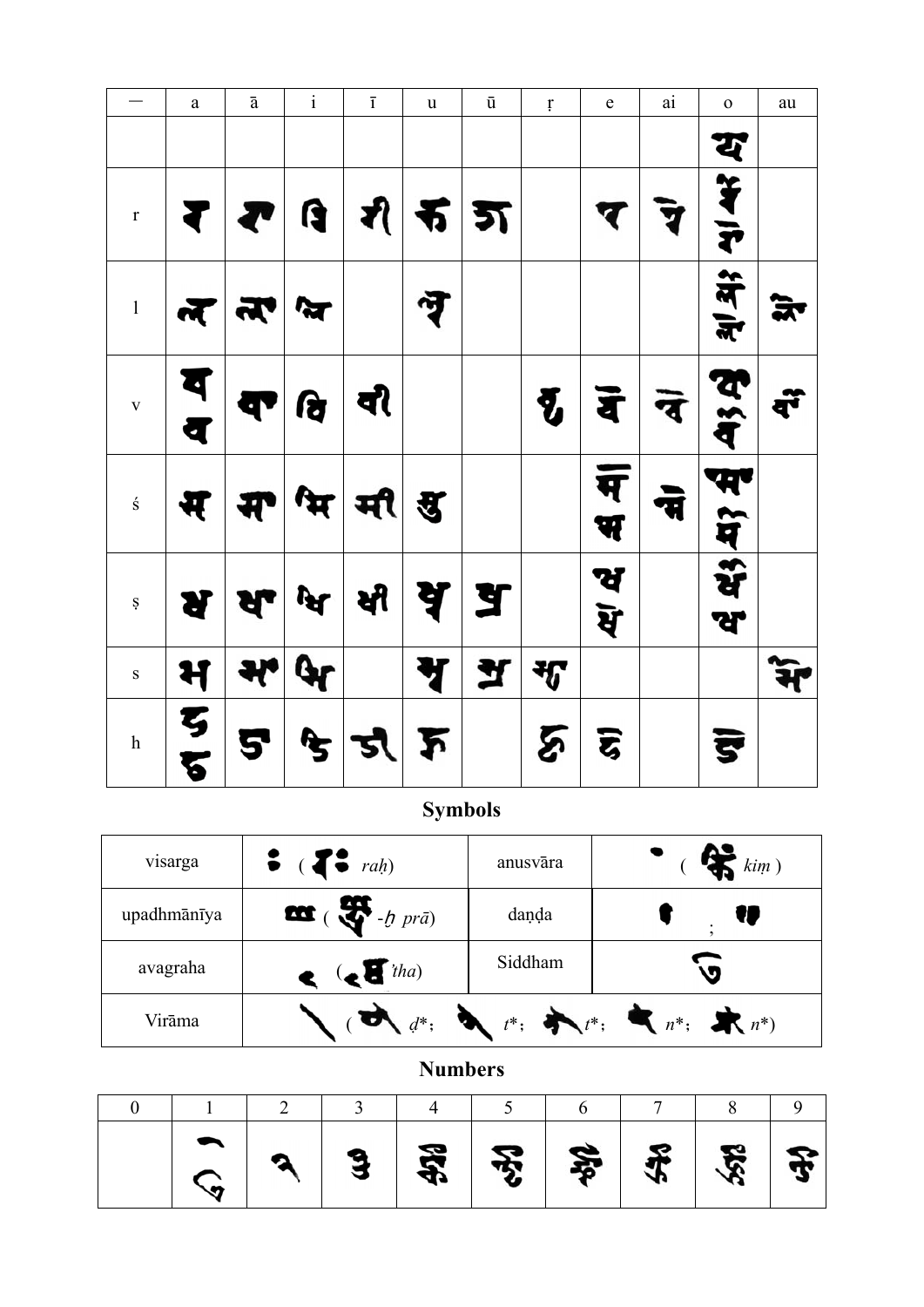| 쏬                      | 용              |                         | 옹            | <b>Str</b>     | <b>B</b>    |                    |                           |              |            |             | 导          |
|------------------------|----------------|-------------------------|--------------|----------------|-------------|--------------------|---------------------------|--------------|------------|-------------|------------|
|                        |                |                         |              |                |             | <b>Ligatures</b>   |                           |              |            |             |            |
|                        | $\mathbf{a}$   | $\bar{\text{a}}$        | $\mathbf{i}$ | $\overline{1}$ | $\mathbf u$ | $\bar{\mathrm{u}}$ | $\mathfrak{r}$            | ${\bf e}$    | $\rm {ai}$ | $\mathbf 0$ | ${\rm au}$ |
| $\mathbf{k}\mathbf{k}$ |                |                         |              |                |             | $\mathbf{k}$ -     |                           |              |            |             |            |
|                        | 毛              |                         |              |                |             |                    |                           |              |            |             |            |
| $\operatorname{kkr}$   |                |                         |              |                |             |                    |                           |              |            |             |            |
| kkh                    |                |                         |              |                |             |                    |                           |              |            |             |            |
| $\operatorname{kch}$   | $\frac{24}{3}$ |                         |              |                |             |                    |                           |              |            |             |            |
| kt                     | F              | 予                       |              |                |             |                    |                           |              |            |             |            |
| kty                    | <u>र्दू</u>    |                         |              |                |             |                    |                           |              |            |             |            |
| kp                     | 吞              |                         |              |                |             |                    |                           |              |            |             |            |
| ky                     | 5              |                         |              |                |             |                    |                           |              |            |             |            |
| k                      |                |                         |              |                |             |                    |                           | 天天           |            |             |            |
| $\mathbf{k}$ ş         | 春              | お                       |              |                | 专           |                    |                           | F            |            |             |            |
| $\rm ksv$              | Ŧ.<br>Ħ        |                         |              |                |             |                    |                           |              |            |             |            |
|                        |                |                         |              |                |             | $kh-$              |                           |              |            |             |            |
| $\operatorname{khy}$   |                | $\mathbf{Z} \mathbf{Z}$ |              | षुर            |             |                    |                           |              |            |             |            |
|                        |                |                         |              |                |             | $g-$               |                           |              |            |             |            |
| $g g$                  | <u>श्ल</u>     |                         |              |                |             |                    |                           |              |            |             |            |
| $g\bar{\text{j}}$      | í              |                         |              |                |             |                    |                           |              |            |             |            |
| gd                     |                |                         |              |                |             |                    | $\overline{\mathbf{v}}_i$ | $\mathbf{T}$ |            |             |            |
| gr                     | ব্             | ਹਾ                      |              |                |             |                    |                           |              |            |             |            |
| gy                     | J              |                         |              |                |             |                    |                           |              |            |             |            |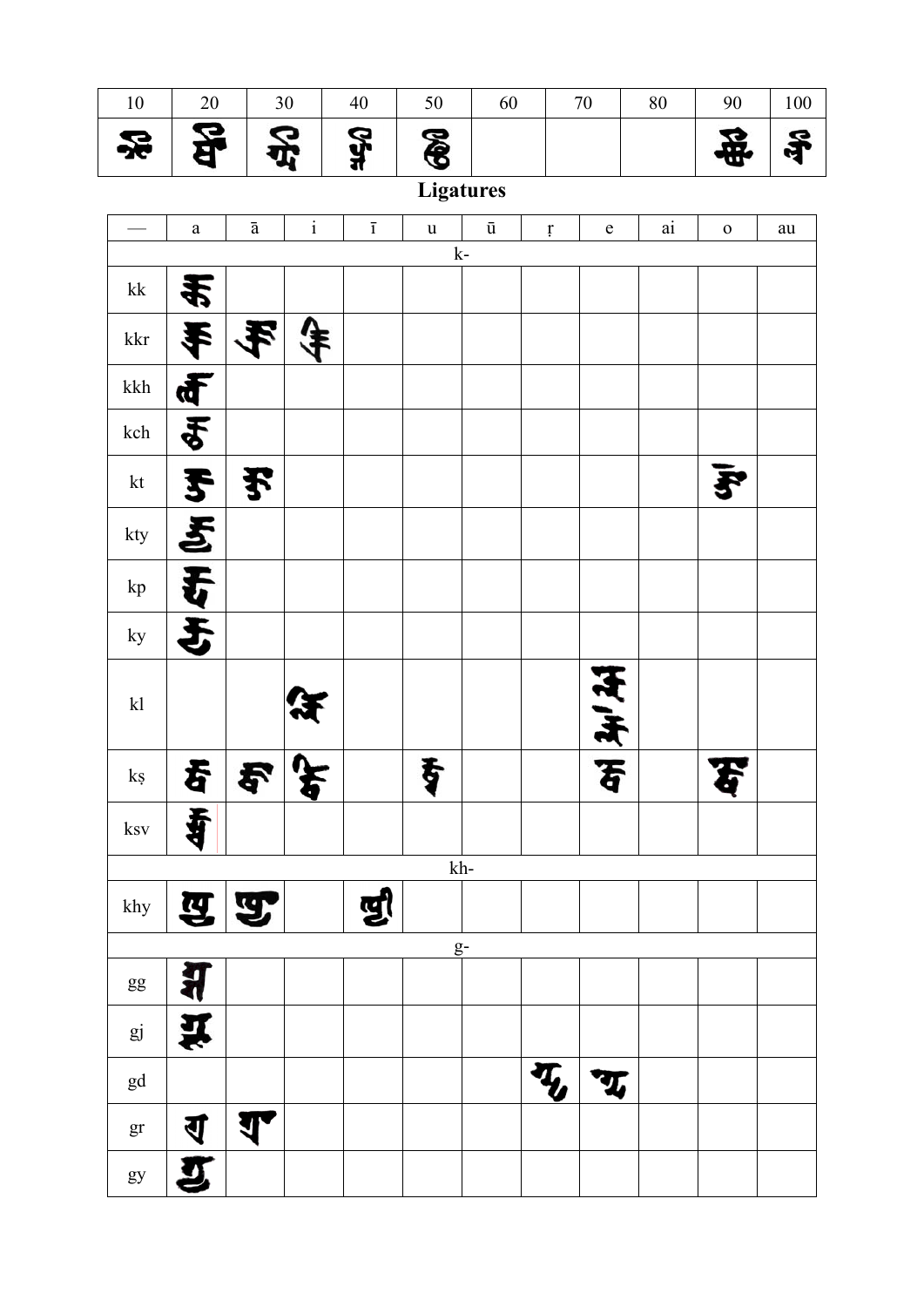|                          | $\mathbf{a}$         | $\bar{\text{a}}$ | $\rm i$      | $\overline{1}$ | $\mathbf u$ | $\bar{\text{u}}$       | $\mathfrak{r}$ | $\mathbf e$            | $\rm {ai}$ | $\mathbf 0$ | au |
|--------------------------|----------------------|------------------|--------------|----------------|-------------|------------------------|----------------|------------------------|------------|-------------|----|
| $\mathbf{g}\mathbf{v}$   |                      |                  |              |                |             |                        |                |                        |            |             |    |
|                          |                      |                  |              |                |             | $gh-$                  |                |                        |            |             |    |
| ghr                      |                      |                  |              |                |             |                        |                |                        |            |             |    |
|                          |                      |                  |              |                |             | $\dot{\text{n}}$ -     |                |                        |            |             |    |
| $\dot{\rm n} {\rm g}$    | ä                    | 矛                |              |                |             |                        |                |                        |            |             |    |
| ngr                      |                      |                  |              |                |             |                        |                |                        |            |             |    |
| $\dot{\text{nn}}$        |                      |                  |              |                |             |                        |                |                        |            |             |    |
|                          |                      |                  |              |                |             | $c-$                   |                |                        |            |             |    |
| cc                       |                      |                  |              |                |             |                        |                | З                      | Ψ,         |             |    |
| $\operatorname{cch}$     |                      |                  |              |                |             |                        |                |                        |            |             |    |
| cchr                     |                      | \$               |              |                |             |                        |                |                        |            |             |    |
| cy                       | 互                    |                  |              |                |             |                        |                |                        |            |             |    |
|                          |                      |                  |              |                |             | $j-$                   |                |                        |            |             |    |
| $\ddot{\text{j}}$        | 釜                    | 终                |              |                |             |                        |                |                        |            |             |    |
| jñ                       | €                    | ∍                |              | <b>ક્ષ</b>     |             |                        |                | <b>KKY</b><br><b>Z</b> |            |             |    |
| ${\rm jy}$               | 氢                    |                  |              |                |             |                        |                |                        |            |             |    |
|                          |                      |                  |              |                |             | $\tilde{\mathbf{n}}$ - |                |                        |            |             |    |
| $\ \mathbf{c}$           |                      | $\mathbf{r}$     | $\mathbf{F}$ |                |             |                        |                | $\mathbf{P}$           |            |             |    |
| $\mathsf{\tilde{n}cch}$  | <b>Ry kno</b>        |                  |              |                |             |                        |                |                        |            |             |    |
| $\ \v$ j                 | $\frac{1}{\epsilon}$ |                  |              |                |             |                        |                |                        |            |             |    |
|                          |                      |                  |              |                |             | ţ-                     |                |                        |            |             |    |
| $\mathfrak{t}\mathbf{k}$ |                      |                  |              |                |             |                        |                |                        |            |             |    |
| tpr                      | 56 67                |                  |              |                |             |                        |                |                        |            |             |    |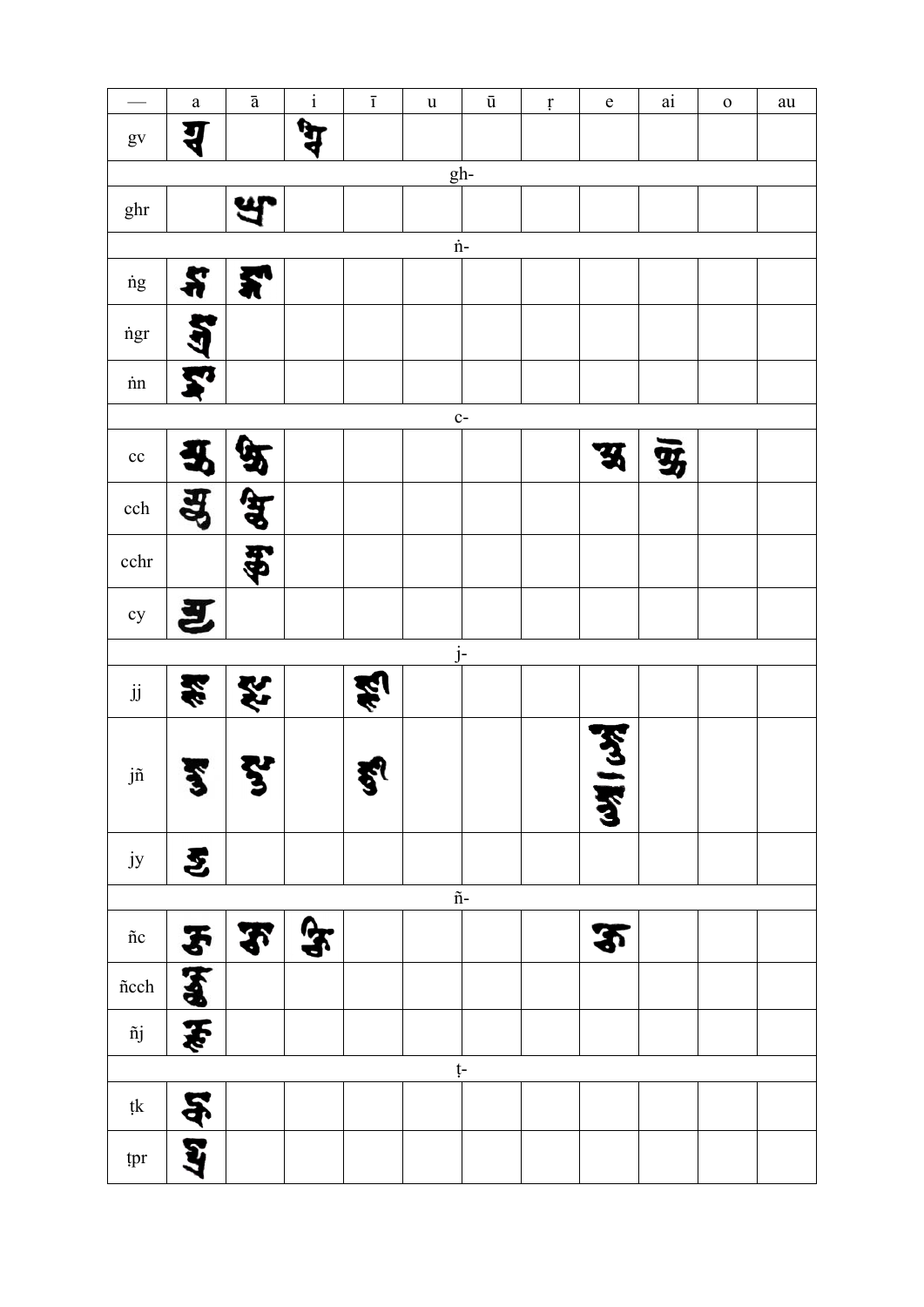|                                                                                                | $\mathbf{a}$               | $\bar{\text{a}}$ | $\mathbf{i}$          | $\overline{1}$ | $\ensuremath{\mathbf u}$ | $\bar{\text{u}}$        | $\mathfrak{r}$  | $\mathbf e$        | $\rm {ai}$               | $\mathbf{O}$ | au |
|------------------------------------------------------------------------------------------------|----------------------------|------------------|-----------------------|----------------|--------------------------|-------------------------|-----------------|--------------------|--------------------------|--------------|----|
| ţs                                                                                             |                            |                  |                       |                | ş                        |                         |                 |                    |                          |              |    |
|                                                                                                |                            |                  |                       |                |                          | d-                      |                 |                    |                          |              |    |
| $\boldsymbol{\mathrm{d}}\boldsymbol{\mathrm{d}}\boldsymbol{\mathrm{d}}\boldsymbol{\mathrm{h}}$ |                            | i<br>S           |                       |                |                          |                         |                 |                    |                          |              |    |
| ${\rm dn}$                                                                                     |                            |                  | $\mathbf{F}$          |                |                          |                         |                 |                    |                          |              |    |
|                                                                                                |                            |                  |                       |                |                          | ņ-                      |                 |                    |                          |              |    |
| ņd                                                                                             |                            |                  |                       |                |                          |                         |                 |                    |                          |              |    |
| $\mathop{\rm nn}\nolimits$                                                                     |                            | <b>3333</b>      |                       |                |                          |                         |                 |                    |                          |              |    |
| ņm                                                                                             |                            |                  |                       |                |                          | $\mathbf{\overline{3}}$ |                 |                    |                          |              |    |
| ņy                                                                                             | E.                         |                  |                       |                |                          |                         |                 | Ľ                  |                          |              |    |
|                                                                                                |                            |                  |                       |                |                          | $t-$                    |                 |                    |                          |              |    |
| $\ensuremath{\text{t}}\xspace\ensuremath{\text{k}}\xspace$                                     | $\frac{1}{2}$              |                  |                       |                |                          |                         | $\ddot{\bm{z}}$ |                    |                          |              |    |
| $\ensuremath{\mathsf{t}}\ensuremath{\mathsf{t}}$                                               | र्थ प्र                    |                  | 兮                     | કુ             |                          |                         |                 | $\bar{\mathbf{z}}$ |                          |              |    |
| tty                                                                                            |                            |                  |                       |                | Į                        |                         |                 |                    |                          |              |    |
| $_{\rm tr}$                                                                                    |                            |                  | ५                     | $\mathbf{3}$   |                          |                         |                 |                    |                          |              |    |
| ttv                                                                                            | $\tilde{3}$                | य                |                       |                |                          |                         |                 |                    |                          |              |    |
| ${\rm tp}$                                                                                     | হ                          | L.               | $\boldsymbol{\delta}$ |                | यु                       | <u>រ</u>                |                 |                    |                          |              |    |
| tpr                                                                                            | <u>41</u>                  | Ş                |                       |                |                          |                         |                 |                    |                          |              |    |
| $\mathop{\text{tm}}$                                                                           | <u>इ</u>                   |                  |                       |                |                          |                         |                 |                    |                          |              |    |
| $\tt{ty}$                                                                                      |                            | 5/5              |                       |                | そ                        |                         |                 | $\bar{\bm{z}}$     |                          |              |    |
| tr                                                                                             | $\overline{\blacklozenge}$ | $\overline{P}$   |                       |                |                          |                         |                 |                    | $\bar{\bar{\mathbf{3}}}$ |              |    |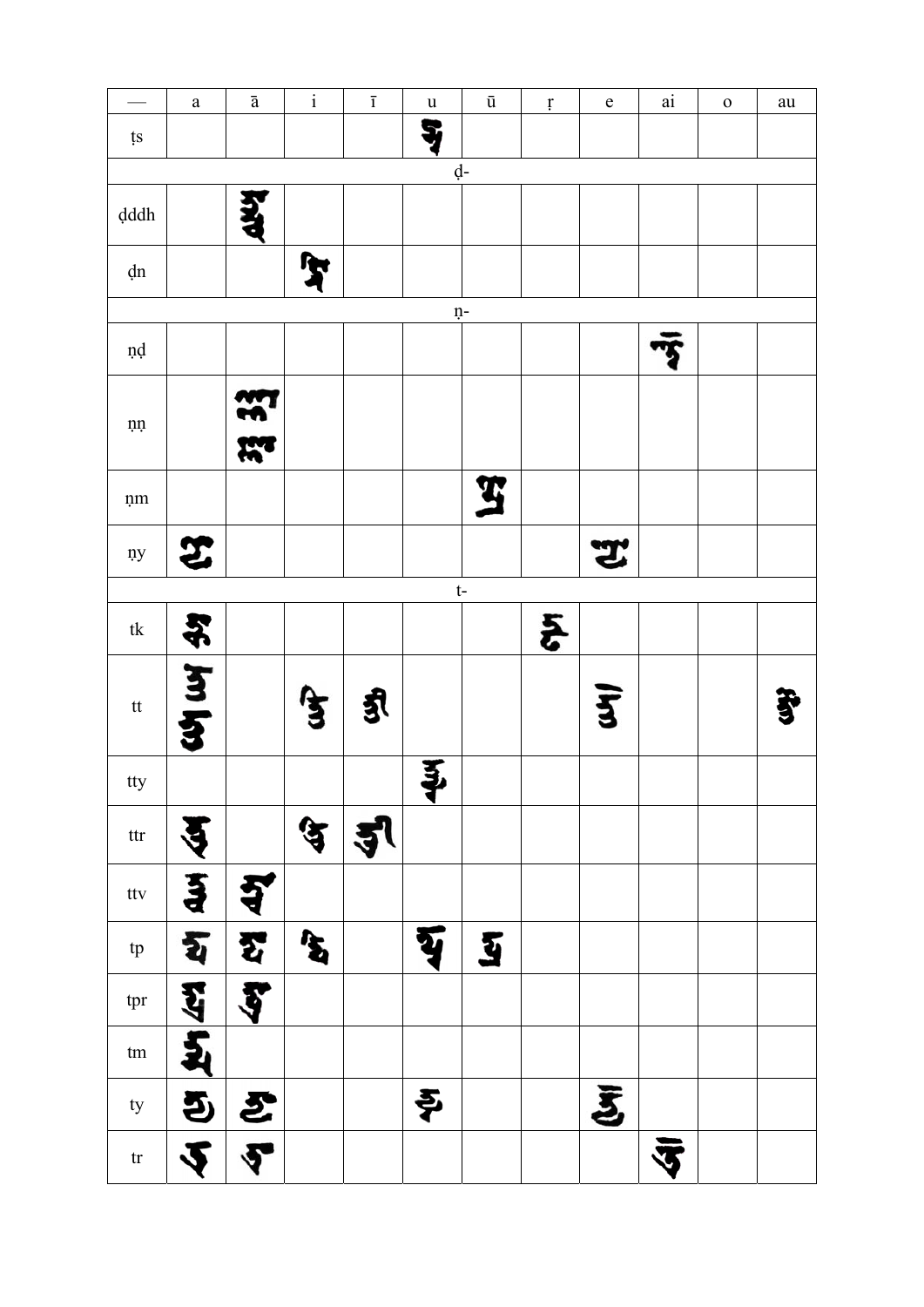|                                  | $\mathbf{a}$         | $\bar{\text{a}}$            | $\rm i$            | $\overline{1}$ | $\mathbf u$ | $\bar{\text{u}}$     | $\mathfrak{r}$       | $\mathbf e$ | $\rm {ai}$ | ${\bf O}$       | au |
|----------------------------------|----------------------|-----------------------------|--------------------|----------------|-------------|----------------------|----------------------|-------------|------------|-----------------|----|
| try                              | $\tilde{\mathbf{p}}$ |                             |                    |                |             |                      |                      |             |            |                 |    |
| $\mathop{\mathsf{tv}}$           |                      |                             |                    |                |             |                      | $\ddot{\bm{\theta}}$ |             |            |                 |    |
| $\mathop{\rm ts}\nolimits$       |                      |                             |                    |                |             |                      |                      |             |            | ন্ম             |    |
| $\tan$                           |                      |                             |                    |                |             |                      |                      |             |            |                 |    |
| $t{\rm sv}$                      |                      |                             |                    |                |             |                      |                      |             |            |                 |    |
|                                  |                      |                             |                    |                |             | $th-$                |                      |             |            |                 |    |
| $_{\text{thn}}$                  | 9                    |                             |                    |                |             |                      |                      |             |            |                 |    |
| thy                              |                      | 모.                          |                    |                |             |                      |                      |             |            |                 |    |
|                                  |                      |                             |                    |                |             | $\mathrm{d}\text{-}$ |                      |             |            |                 |    |
| $\mathrm{d}\mathrm{g}$           | 1                    |                             |                    |                | मु          |                      |                      |             |            |                 |    |
| $\mathrm{dgh}$                   |                      | J.                          |                    |                |             |                      |                      |             |            |                 |    |
| $\mathrm{d}\mathrm{d}\mathrm{h}$ |                      | 7                           | <u>क्षे</u>        |                |             |                      |                      |             |            |                 |    |
| dbh                              | $\ddot{\bm{3}}$      |                             |                    |                |             | Ý                    |                      |             |            |                 |    |
| $\mathrm{d}\mathrm{y}$           | इ                    | £                           |                    |                |             |                      |                      |             |            |                 |    |
| ${\rm d} {\bf r}$                | $\blacktriangledown$ |                             |                    |                |             | 全                    |                      |             |            |                 |    |
| $\mathrm{d}\mathrm{v}$           |                      | श्च                         | $\mathbf{\hat{z}}$ |                |             |                      |                      | द           |            |                 |    |
|                                  |                      |                             |                    |                |             | ${\rm dh}\text{-}$   |                      |             |            |                 |    |
| dhy                              |                      | $\boldsymbol{\mathfrak{F}}$ |                    |                |             |                      |                      | Ĵ           |            |                 |    |
| ${\rm dhr}$                      |                      |                             |                    |                | 平           |                      |                      |             |            |                 |    |
| $d$ hv                           | g                    |                             |                    |                |             |                      |                      |             |            |                 |    |
|                                  |                      |                             |                    |                |             | $n-$                 |                      |             |            |                 |    |
| $\mathop{\rm nt}\nolimits$       |                      |                             | G                  |                |             |                      |                      |             |            |                 |    |
| nty                              |                      | 55                          |                    |                |             |                      |                      |             |            | $\ddot{\bm{z}}$ |    |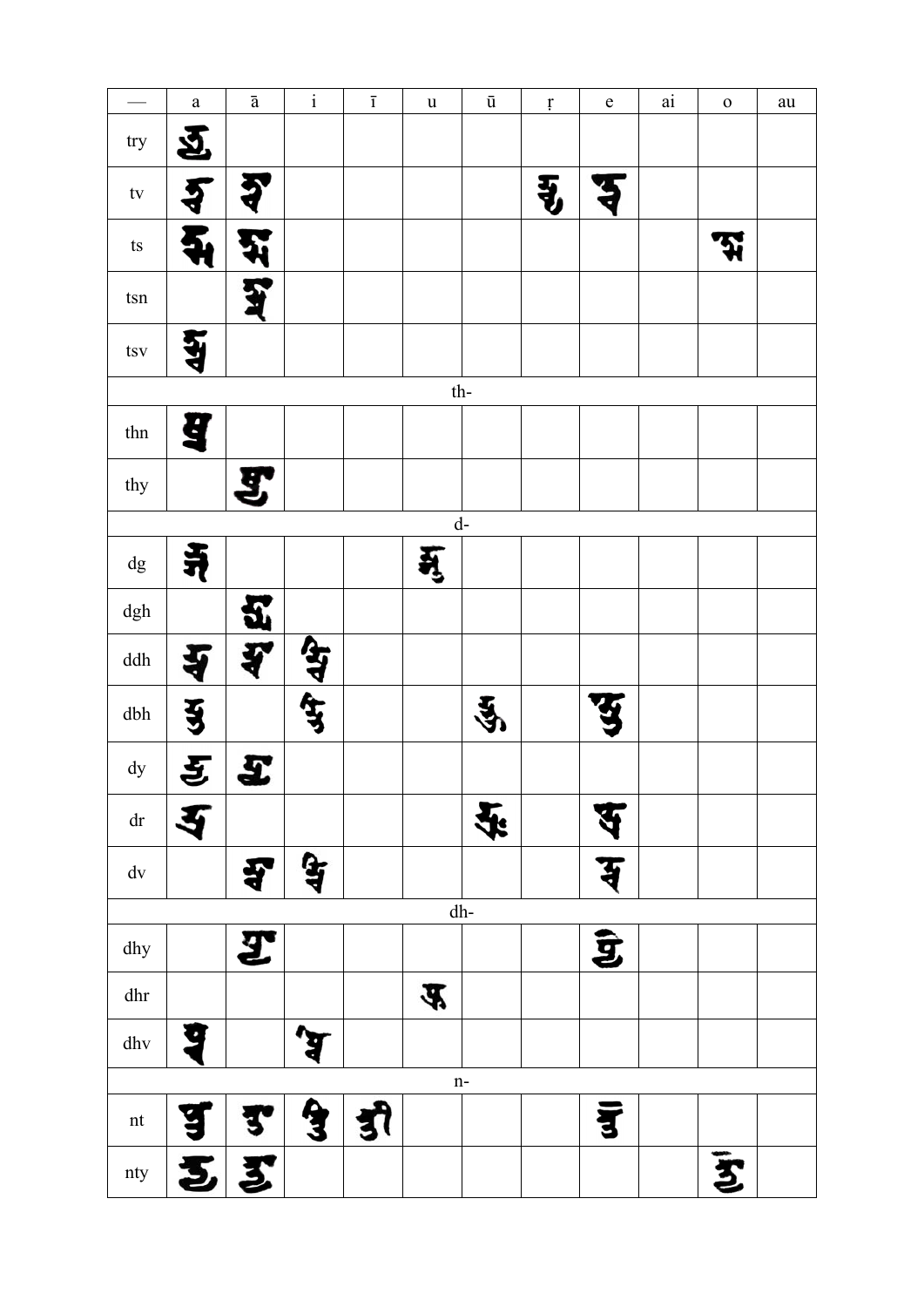|                             | $\mathbf{a}$ | $\bar{\text{a}}$ | $\rm i$ | $\overline{\text{I}}$ | $\mathbf u$ | $\bar{\text{u}}$ | $\mathfrak{r}$          | $\mathbf e$ | $\rm {ai}$ | $\mathbf 0$ | ${\rm au}$ |
|-----------------------------|--------------|------------------|---------|-----------------------|-------------|------------------|-------------------------|-------------|------------|-------------|------------|
| $\operatorname{nd}$         |              |                  |         |                       |             |                  |                         |             |            |             |            |
| $\operatorname{ndr}$        |              |                  |         |                       |             |                  |                         |             |            |             |            |
| $\mathop{\rm ndh}\nolimits$ | ₹            |                  |         |                       |             |                  |                         |             |            |             |            |
| $\rm{nn}$                   |              |                  |         |                       |             |                  |                         |             |            |             |            |
| $\rm np$                    |              |                  |         |                       |             |                  | $\overline{\mathbf{v}}$ |             |            |             |            |
| $\rm nm$                    |              |                  |         |                       |             |                  |                         |             |            |             |            |
| ny                          |              | さぎ               |         |                       |             |                  |                         | 医三          | Ž          |             |            |
| $\mathbf{n}\mathbf{v}$      |              |                  |         |                       |             |                  |                         |             |            |             |            |
|                             |              |                  |         |                       |             | p-               |                         |             |            |             |            |
| $\operatorname{pt}$         |              |                  |         |                       |             |                  |                         |             |            |             |            |
| pty                         |              |                  |         |                       | प्रोर्ग     |                  |                         |             |            |             |            |
| pn                          |              |                  |         |                       |             |                  |                         |             |            |             |            |
| py                          |              | $x$ $x$          |         |                       | ¥,          |                  |                         | ञ्ज         |            |             |            |
| pr                          | $\mathbf{y}$ | स                |         | খ                     |             |                  |                         |             |            |             |            |
| $\mathop{\rm pl}\nolimits$  | भ्र          |                  |         |                       |             |                  |                         |             |            |             |            |
| ps                          |              |                  |         |                       |             |                  |                         |             |            |             |            |
|                             |              |                  |         |                       |             | $b-$             |                         |             |            |             |            |
| $\operatorname{bd}$         |              | 9,               |         |                       |             |                  |                         | पु<br>Ť,    |            |             |            |
| $\operatorname{\sf bdh}$    |              | ś                |         |                       |             |                  |                         |             |            |             |            |
| bdhy                        |              | L                |         |                       |             |                  |                         |             |            |             |            |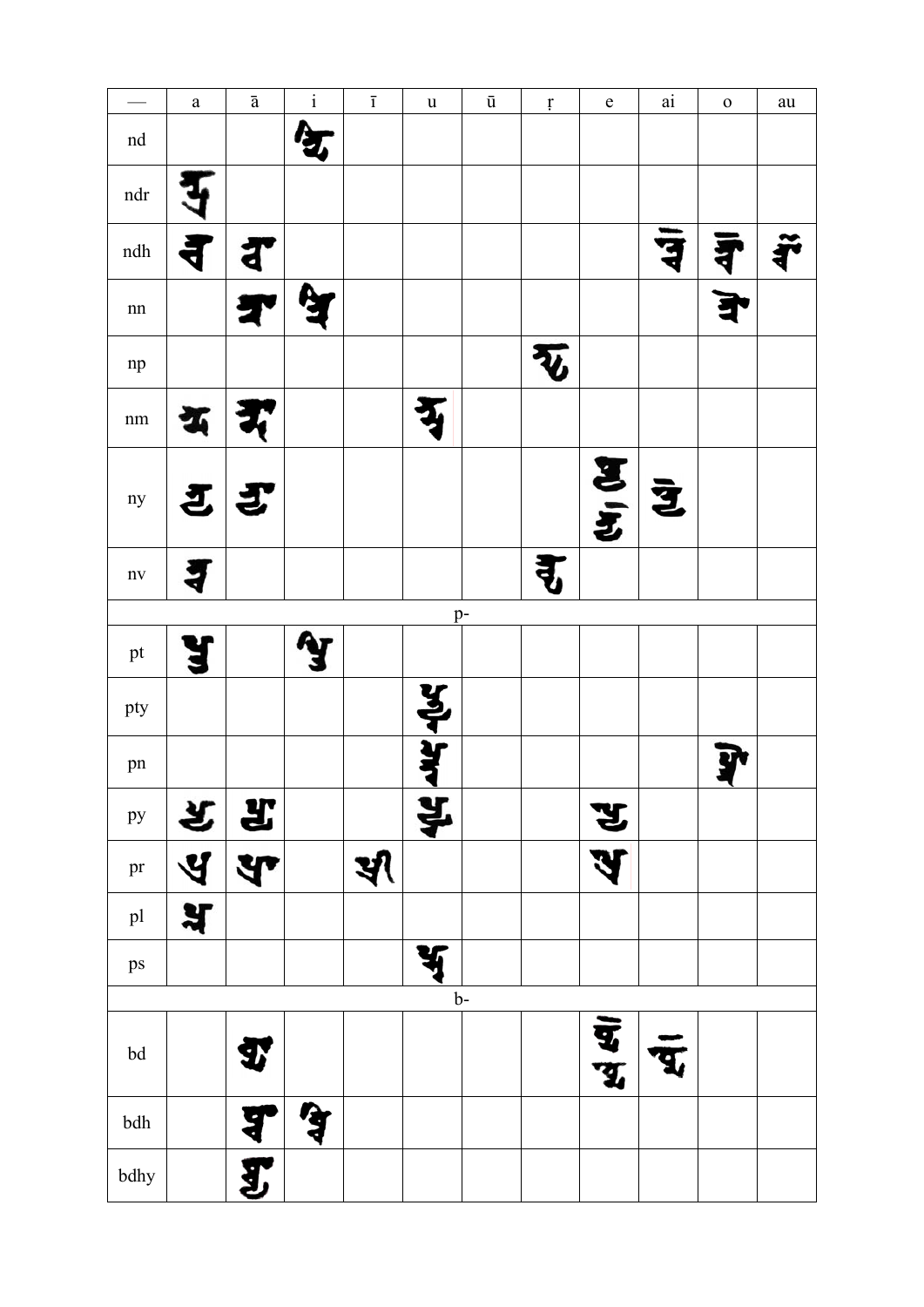|                                                                                              | $\mathbf{a}$ | $\bar{\text{a}}$                                      | $\rm i$ | $\overline{1}$ | $\ensuremath{\mathsf{u}}$ | $\bar{\text{u}}$ | $\mathfrak{r}$ | ${\bf e}$       | ai | $\mathbf 0$ | au |
|----------------------------------------------------------------------------------------------|--------------|-------------------------------------------------------|---------|----------------|---------------------------|------------------|----------------|-----------------|----|-------------|----|
| $\mathop{\text{br}}$                                                                         |              |                                                       |         |                |                           |                  |                |                 |    |             |    |
|                                                                                              |              |                                                       |         |                |                           | bh-              |                |                 |    |             |    |
| bhy                                                                                          |              | $\mathbf{P} \mathbf{P}$                               |         |                |                           |                  |                |                 |    | 29/24       |    |
| $\rm bhr$                                                                                    |              |                                                       |         |                |                           |                  |                |                 |    |             |    |
|                                                                                              |              |                                                       |         |                | $m-$                      |                  |                |                 |    |             |    |
| mb                                                                                           | 렇            |                                                       |         |                |                           |                  |                |                 |    |             |    |
| $\mathbf{m}\mathbf{b}\mathbf{h}$                                                             |              |                                                       |         |                |                           |                  |                | यु              |    |             |    |
| mbhy                                                                                         | र्भु         |                                                       |         |                |                           |                  |                |                 |    |             |    |
|                                                                                              |              |                                                       |         |                | $r-$                      |                  |                |                 |    |             |    |
| $\ensuremath{\text{rk}}$                                                                     |              |                                                       |         |                |                           |                  |                |                 |    |             |    |
| $\mathbf{r}\mathbf{g}$                                                                       | 看            |                                                       |         |                |                           |                  |                | ज्ञै<br>प       |    | र्न         |    |
| rj                                                                                           | ण्ड का       |                                                       |         |                |                           | <b>R</b>         |                |                 |    |             |    |
| rjy                                                                                          |              |                                                       |         |                |                           |                  |                |                 |    |             |    |
| $\mathop{\mathrm{rn}}$                                                                       |              | 7                                                     |         |                |                           |                  |                |                 |    |             |    |
| $\operatorname{rtt}$                                                                         |              |                                                       | J       |                |                           |                  |                |                 |    |             |    |
| $\ensuremath{\mathsf{r}}\xspace\ensuremath{\mathsf{t}}\xspace\ensuremath{\mathsf{h}}\xspace$ |              | <u>र र है य</u>                                       |         |                |                           |                  |                | $rac{\xi}{\xi}$ |    | F           |    |
| $\ensuremath{\operatorname{rd}}$                                                             |              |                                                       |         |                |                           |                  |                |                 |    |             |    |
| $\ensuremath{\text{rdh}}$                                                                    |              | ₹                                                     |         |                |                           |                  |                |                 |    |             |    |
| $\operatorname{rtt}$                                                                         |              |                                                       |         |                |                           |                  | 石              |                 |    |             |    |
| $\rm rbh$                                                                                    |              |                                                       |         |                |                           |                  |                |                 |    |             |    |
| $\rm rm$                                                                                     | <b>K</b>     | म्                                                    |         |                |                           |                  |                |                 |    | Į           |    |
| ry                                                                                           |              | $\boldsymbol{\varepsilon}$ $\boldsymbol{\varepsilon}$ |         |                |                           |                  |                |                 |    |             |    |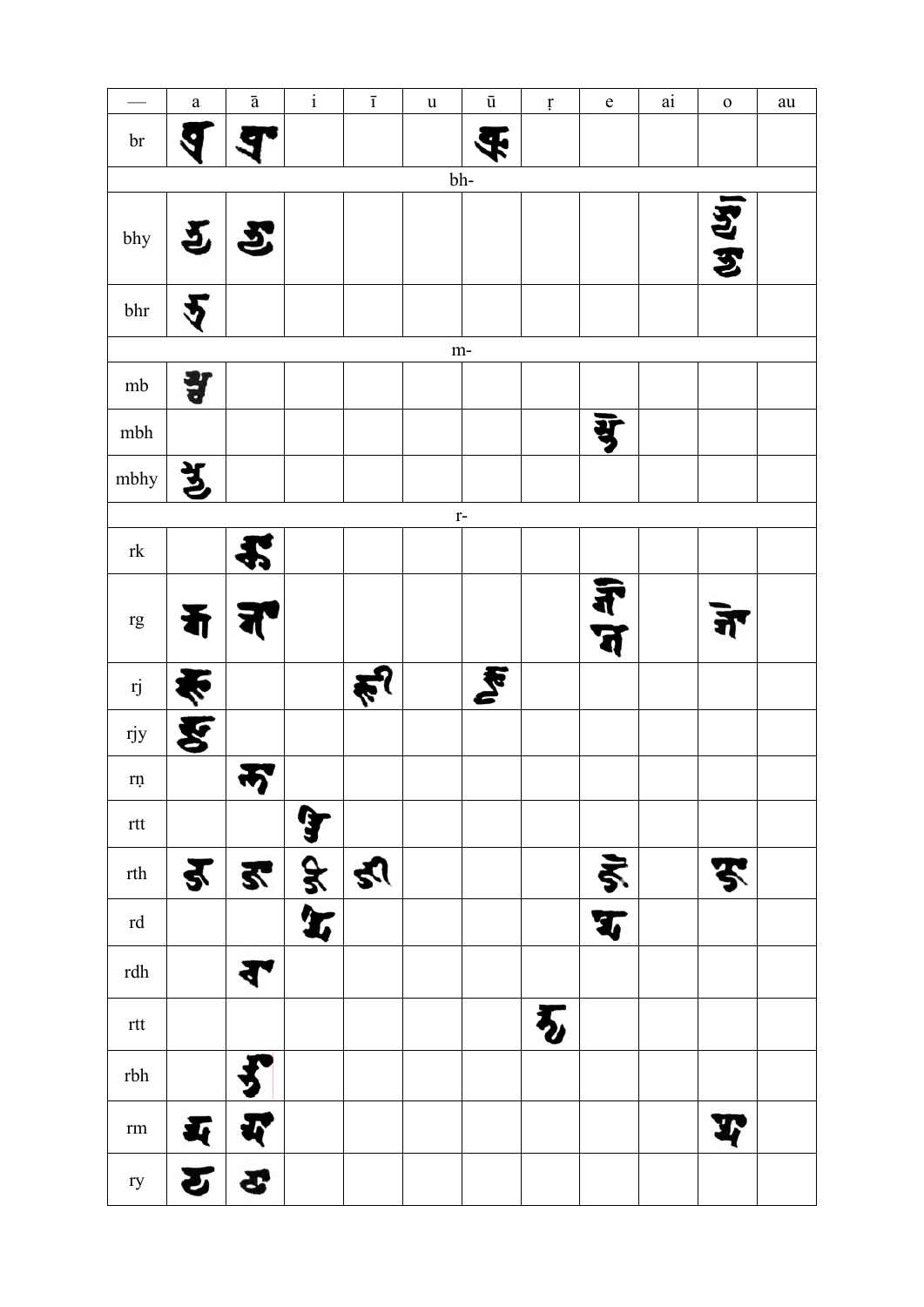|                                 | $\mathbf{a}$            | $\mathbf{\bar{a}}$ | $\rm i$ | $\overline{1}$ | $\ensuremath{\mathbf u}$ | $\bar{\text{u}}$       | $\mathfrak l$ | ${\bf e}$               | $\rm {ai}$ | ${\bf O}$ | au |
|---------------------------------|-------------------------|--------------------|---------|----------------|--------------------------|------------------------|---------------|-------------------------|------------|-----------|----|
| $\Gamma \mathrm{V}$             | व                       | ਹ                  |         |                |                          |                        | $\bar{q}$     |                         |            | बे        |    |
| rvv                             | <b>g</b>                |                    |         |                |                          |                        |               |                         |            |           |    |
| $r\acute{s}$                    | Ŕ                       |                    |         |                |                          |                        |               |                         |            |           |    |
| $\mathbf{r}\mathbf{s}$          | 五                       |                    |         |                |                          |                        |               |                         |            |           |    |
| $\Gamma \mathrm{S}$             |                         | न्                 |         |                |                          |                        |               |                         |            |           |    |
| $\ensuremath{\text{rh}}$        |                         |                    | E       |                |                          |                        |               |                         |            |           |    |
| rhy                             |                         |                    |         |                | Š                        |                        |               |                         |            |           |    |
|                                 |                         |                    |         |                |                          | $\mathbf{l}$ -         |               |                         |            |           |    |
| $\ensuremath{\text{lp}}\xspace$ |                         |                    |         |                |                          |                        |               |                         |            |           |    |
| 1py                             | <u>सु</u><br>ह          |                    |         |                |                          |                        |               |                         |            |           |    |
| 1y                              |                         |                    |         |                |                          |                        |               |                         |            |           |    |
| $\ensuremath{\text{lv}}$        |                         |                    |         |                |                          |                        |               |                         |            |           |    |
|                                 |                         |                    |         |                |                          | $V -$                  |               |                         |            |           |    |
| ${\bf v}{\bf n}$                |                         |                    |         |                |                          |                        |               |                         |            |           |    |
| vy                              | 9                       | ÿ,                 |         |                |                          |                        |               |                         |            |           |    |
|                                 |                         |                    |         |                |                          | $\acute{\textrm{s}}$ - |               |                         |            |           |    |
| $\pm {\rm c}$                   | स्र                     | 妥                  | के      |                |                          |                        |               | $\overline{\mathbf{A}}$ | Ċ.         |           |    |
| $\pm n$                         | यू                      |                    |         |                |                          |                        |               |                         |            |           |    |
| $\pm y$                         | $\mathbf{z}$            | 罗                  |         |                |                          |                        |               |                         |            |           |    |
| $\pm r$                         | $\overline{\mathbf{A}}$ |                    | 每       |                |                          | 买                      |               |                         |            | \$        |    |
| $\pm 1$                         |                         |                    |         |                |                          |                        |               | स्र                     |            |           |    |
|                                 |                         |                    |         |                |                          | $S-$                   |               |                         |            |           |    |
| $\mathbf{sk}$                   | $\frac{4}{3}$           |                    |         |                |                          |                        | यू            |                         | 9.         | Î         |    |
| $\mathop{\rm skr}\nolimits$     | Ħ                       |                    | ਘ       |                |                          |                        |               |                         |            |           |    |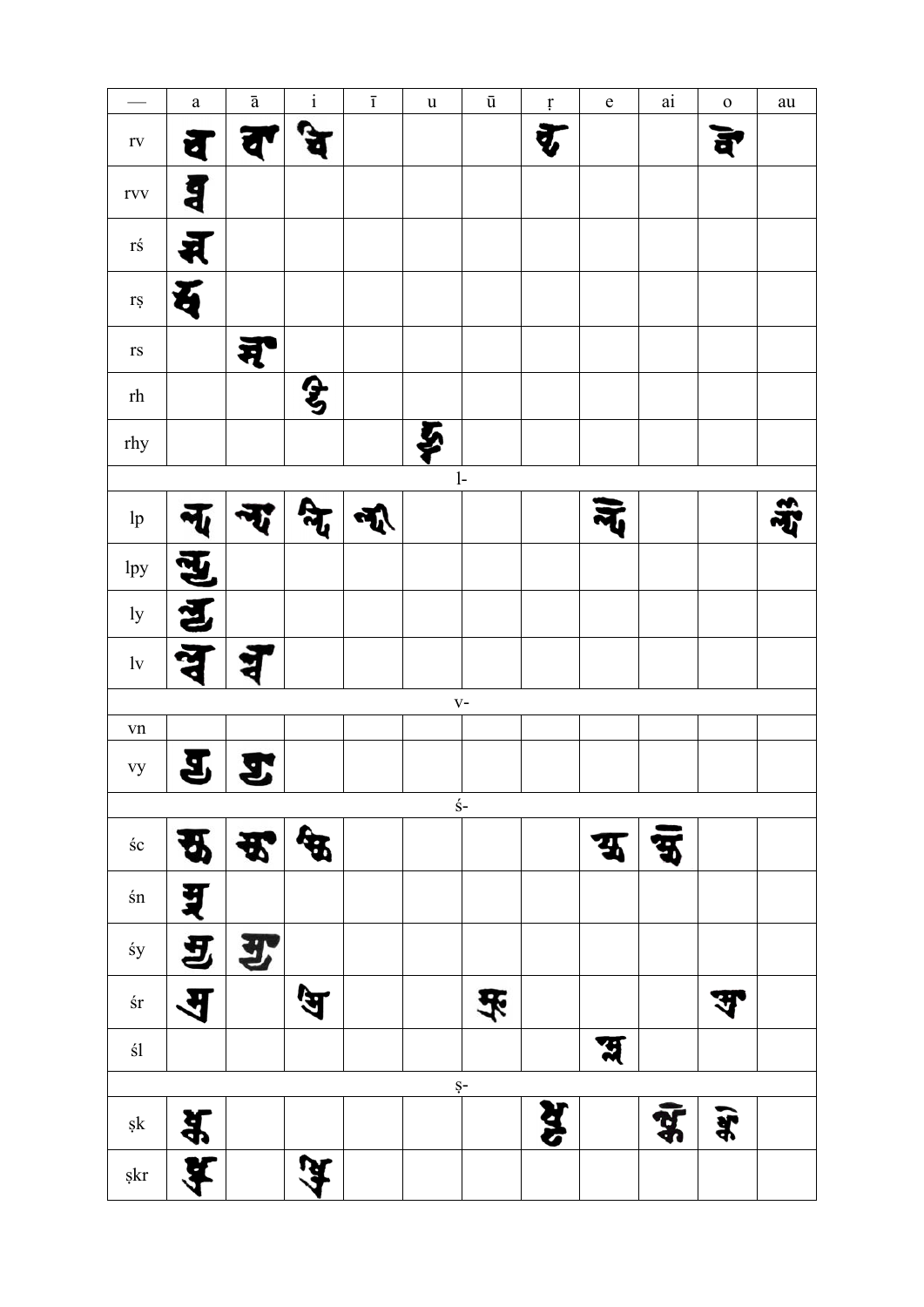|                                                 | $\rm{a}$                | $\bar{\text{a}}$ | $\rm i$ | $\overline{\text{I}}$ | $\mathbf u$ | $\bar{\text{u}}$    | $\mathfrak{r}$ | $\mathbf e$ | $\rm ai$ | $\mathbf 0$ | ${\rm au}$    |
|-------------------------------------------------|-------------------------|------------------|---------|-----------------------|-------------|---------------------|----------------|-------------|----------|-------------|---------------|
| şţ                                              | पू                      | X                |         |                       |             |                     |                |             |          | ब्रें       | $\frac{1}{2}$ |
| sty                                             | 区                       | 260 500          |         |                       |             |                     |                |             |          |             |               |
| şţv                                             |                         |                  |         |                       |             |                     |                |             |          |             |               |
| şţh                                             | 34 44                   |                  |         |                       |             |                     |                |             |          |             |               |
| $\mathfrak{sp}% _{2}\left( \mathfrak{m}\right)$ |                         |                  |         |                       |             |                     |                | <b>K</b>    |          |             |               |
| sph                                             | $\overline{\mathbf{X}}$ |                  |         |                       |             |                     |                |             |          |             |               |
| $\pm m$                                         | भू                      |                  |         |                       |             |                     |                |             |          |             |               |
| $\rm{sy}$                                       | ब्र                     |                  |         |                       |             |                     |                |             |          |             |               |
| $\pmb{\mathsf{S}}\pmb{\mathsf{V}}$              |                         |                  |         |                       |             |                     |                | Ŝ           |          |             |               |
|                                                 |                         |                  |         |                       |             | $S-$                |                |             |          |             |               |
| ${\rm sk}$                                      |                         | सूर              |         |                       |             |                     | Â.             |             |          |             |               |
| $\operatorname{st}$                             | 实出                      |                  |         | <u>जु</u>             | Ч           | $\hat{\mathcal{X}}$ |                |             |          | r.          |               |
| $\operatorname{str}$                            | #                       |                  |         |                       |             |                     |                | સ           |          |             |               |
| $\mathrm{stv}$                                  |                         | स्रु             |         |                       |             |                     |                |             |          |             |               |
| sth                                             |                         | $\frac{1}{2}$    |         |                       | यु          |                     |                |             |          |             |               |
| ${\rm sn}$                                      |                         |                  |         |                       |             |                     |                |             |          |             |               |
| ${\rm sp}$                                      |                         |                  |         |                       |             |                     |                |             |          |             |               |
| spr                                             |                         |                  |         |                       |             |                     |                |             |          |             |               |
| $\operatorname{sm}$                             |                         |                  |         |                       |             |                     |                |             |          |             |               |
| sy                                              | 艺                       | 艺                |         |                       | 벟           |                     |                |             |          | Ŀ           |               |
|                                                 |                         |                  |         |                       |             |                     |                |             |          |             |               |